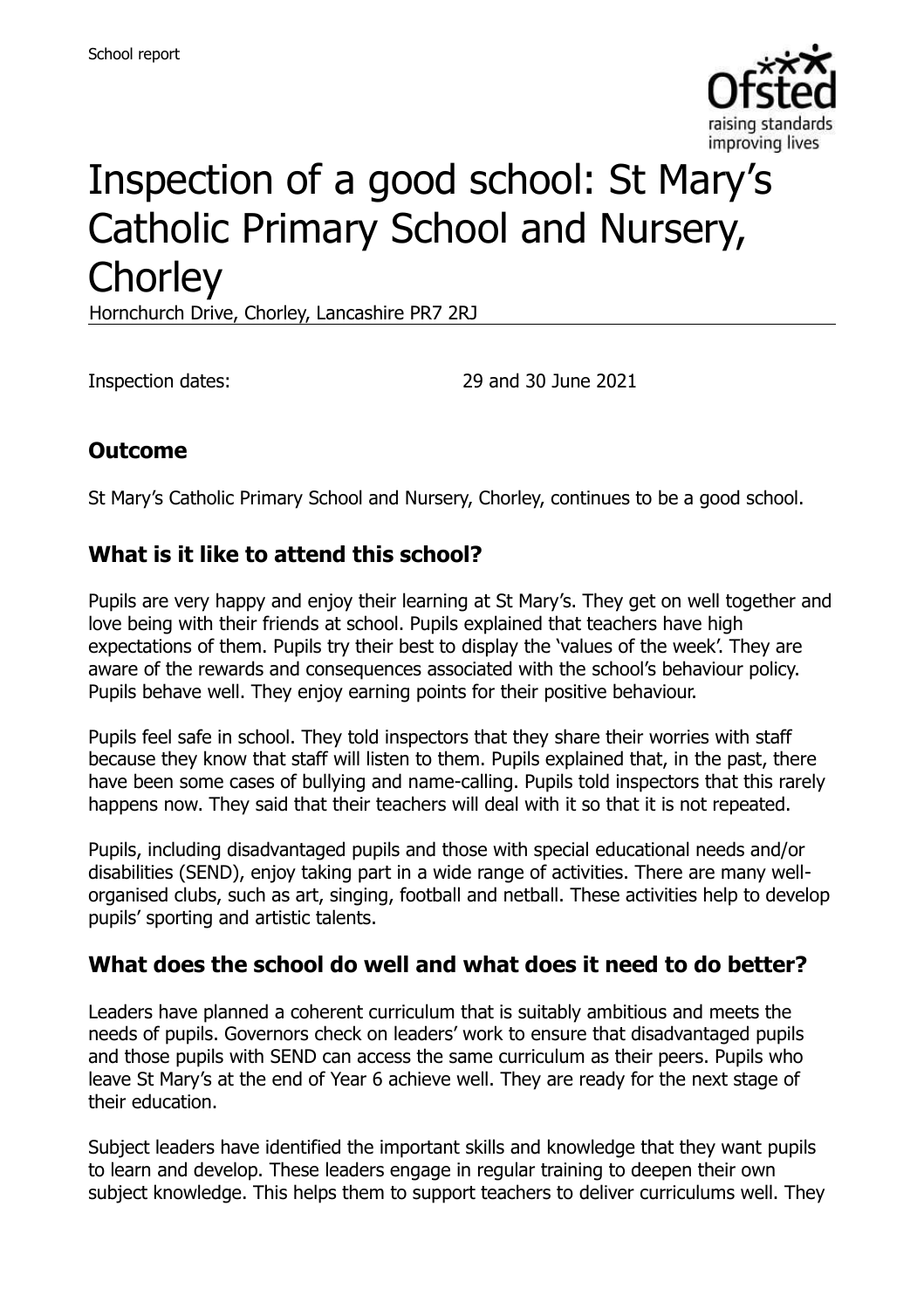

are skilled in helping pupils to build on what they have learned before. For example, in geography, younger pupils learn about maps through aerial photos and graphical representations. By the end of key stage 2, pupils can use complex grid references on a variety of maps. This strong deepening of pupils' learning is evident across many curriculum subjects. For example, in mathematics, pupils' number fluency and rapid recall of important facts develop year on year. In design and technology, older pupils use a range of complex stitches to join materials. This builds on the gluing and sticking strategies that they learned in the early years.

Leaders have organised the phonics and early reading curriculums so that teachers introduce pupils, including children in the early years, to new sounds systematically. Across the early years and key stages 1 and 2, the teaching of phonics and early reading is consistent. Staff are appropriately trained. Their subject knowledge is secure. This supports pupils to learn new sounds well. Teachers provide pupils with appropriate books to practise the sounds they learn in class. This helps pupils to consolidate new learning while developing their reading accuracy. Pupils who fall behind in reading receive timely support to help them catch up quickly. The emphasis that leaders have placed on developing fluent readers is benefiting all pupils. Although teachers provide pupils with lots of opportunities to read, pupils' love of reading well is not well developed.

Pupils behave well in lessons and while moving around school. They are friendly and polite. Leaders ensure that children in the early years develop strong behaviour routines that set them up well for learning in key stage 1. As a result, across the school, pupils can get on with their learning without disruption.

Pupils enjoy the wide range of activities that deepen their understanding of different faiths and cultures. Pupils spoke to inspectors about how they have worked alongside a school in Kenya as part of their learning to develop their global awareness. Staff carefully plan trips to broaden pupils' learning experiences. For example, a recent residential trip for pupils in Year 6 focused on developing pupils' independence and resilience. This was to help them to prepare for the move to secondary school.

Staff are positive about the support that they receive from leaders. They appreciate the genuine care that leaders offer regarding staff's well-being and workload.

# **Safeguarding**

The arrangements for safeguarding are effective.

Leaders ensure that staff are well trained and knowledgeable about their safeguarding responsibilities. As a result, staff are vigilant and understand the role that they play in keeping pupils safe. Leaders make careful checks on the suitability of adults who work in the school. School leaders work with several partner agencies so that families and pupils receive appropriate support.

Pupils who spoke with the inspectors said that they feel safe in school. Pupils learn how to keep themselves safe. Through the computing curriculum, pupils learn how to stay safe online. Pupils are knowledgeable about the dangers of busy roads.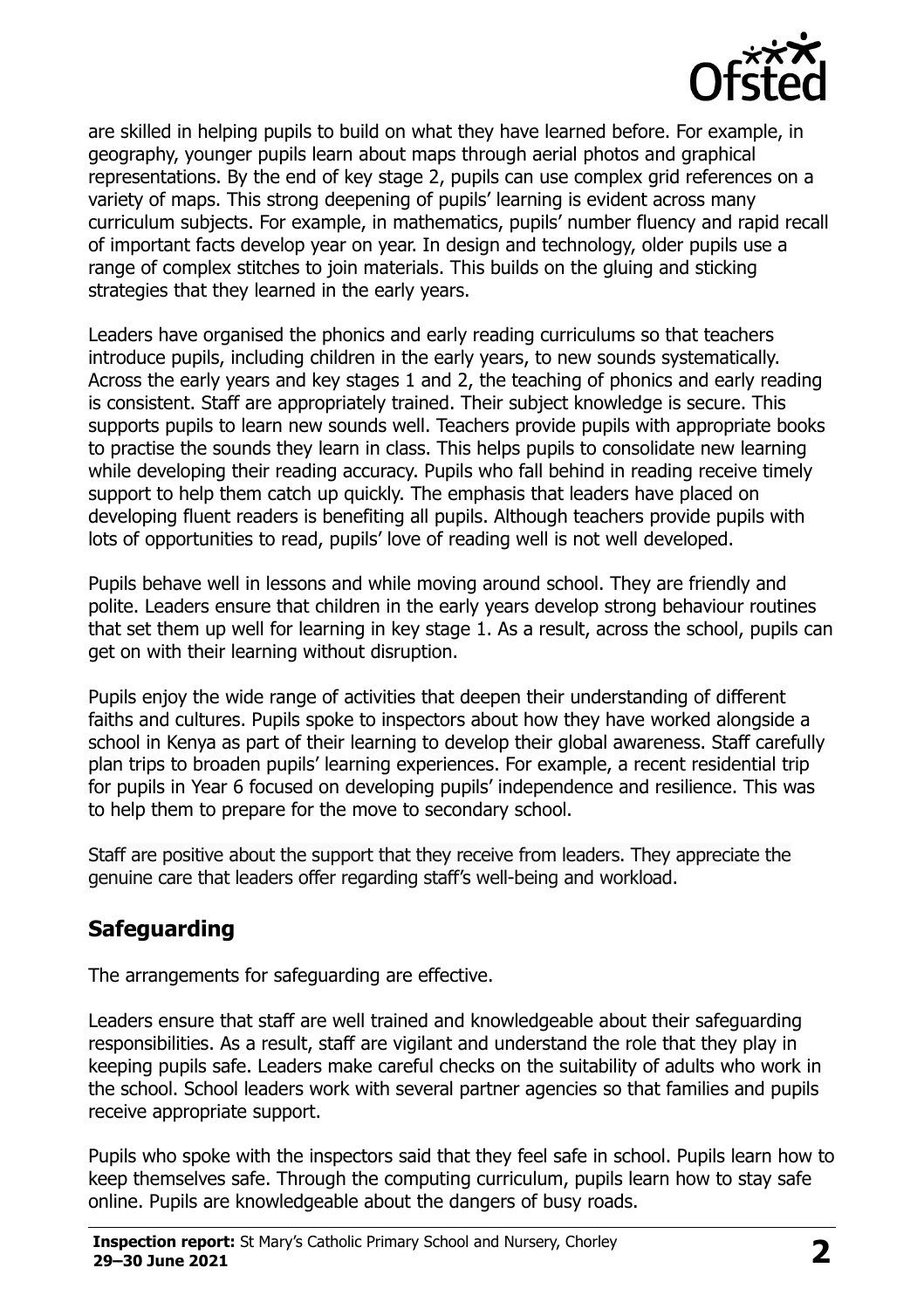

# **What does the school need to do to improve?**

# **(Information for the school and appropriate authority)**

■ Despite the positive efforts from leaders to develop reading, their strategies are not nurturing pupils' enjoyment of reading. This means that few pupils can recall stories from the extensive range of authors they have read in the past. Leaders should consider how to improve their reading strategies to develop pupils' enjoyment of reading. Doing so will support pupils to broaden their vocabulary and curriculum knowledge further.

## **Background**

When we have judged a school to be good, we will then normally go into the school about once every four years to confirm that the school remains good. This is called a section 8 inspection of a good or outstanding school. We do not give graded judgements on a section 8 inspection. However, if we find some evidence that a good school could now be better than good, or that standards may be declining, then the next inspection will be a section 5 inspection. Usually this is within one to two years of the date of the section 8 inspection. If we have serious concerns about safeguarding, behaviour or the quality of education, we will convert the section 8 inspection to a section 5 inspection immediately.

This is the second section 8 inspection since we judged the school to be good on 18 and 19 May 2011.

#### **How can I feed back my views?**

You can use [Ofsted Parent View](https://parentview.ofsted.gov.uk/) to give Ofsted your opinion on your child's school, or to find out what other parents and carers think. We use Ofsted Parent View information when deciding which schools to inspect, when to inspect them and as part of their inspection.

The Department for Education has further quidance on how to complain about a school.

If you are the school and you are not happy with the inspection or the report, you can [complain to Ofsted.](https://www.gov.uk/complain-ofsted-report)

#### **Further information**

You can search for published performance information about the school [here.](http://www.compare-school-performance.service.gov.uk/)

In the report, '[disadvantaged pupils](http://www.gov.uk/guidance/pupil-premium-information-for-schools-and-alternative-provision-settings)' refers to those pupils who attract government pupil premium funding: pupils claiming free school meals at any point in the last six years and pupils in care or who left care through adoption or another formal route.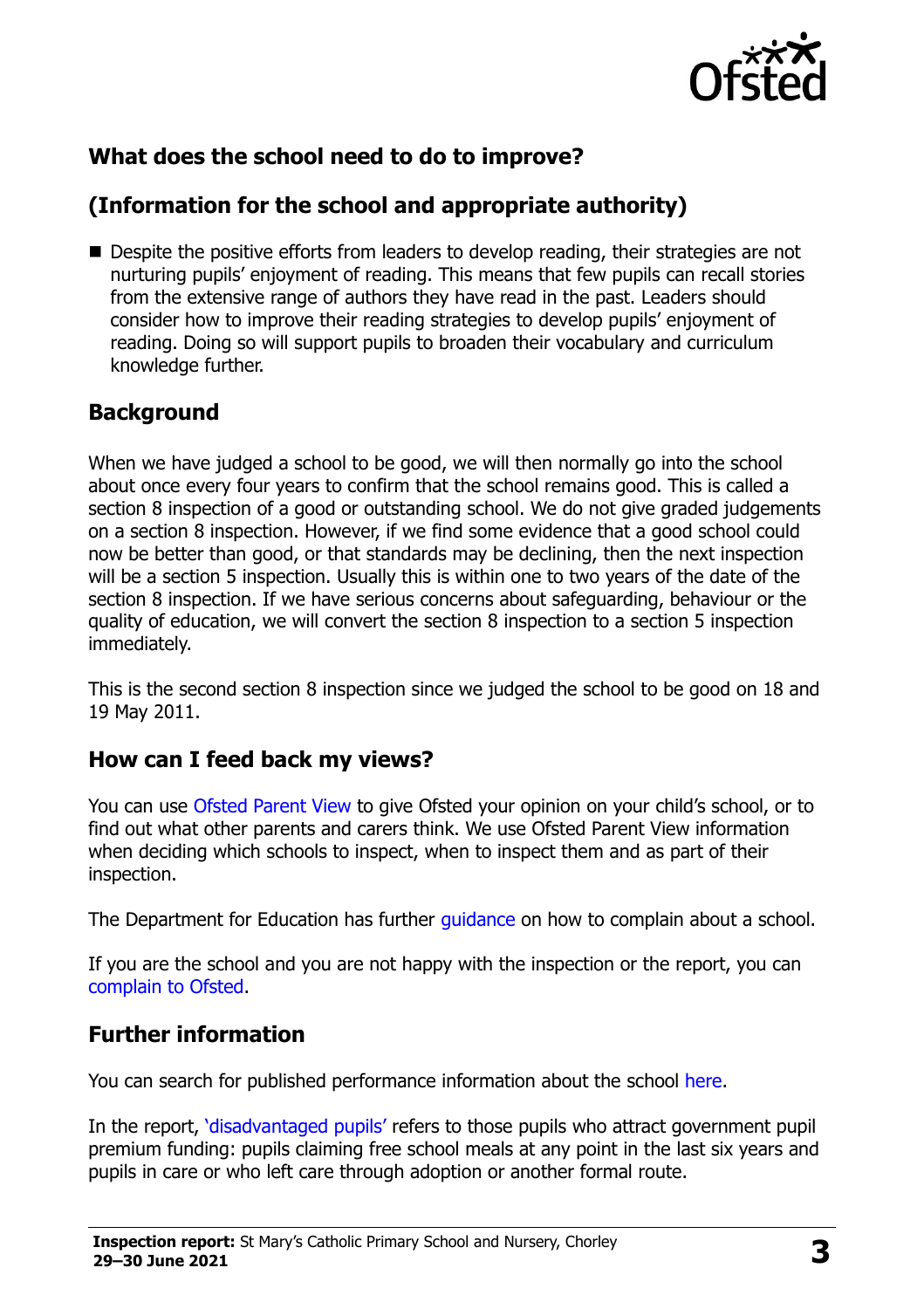

## **School details**

| Unique reference number             | 119672                                                               |
|-------------------------------------|----------------------------------------------------------------------|
| <b>Local authority</b>              | Lancashire                                                           |
| <b>Inspection number</b>            | 10194638                                                             |
| <b>Type of school</b>               | Primary                                                              |
| <b>School category</b>              | Voluntary aided                                                      |
| Age range of pupils                 | 3 to 11                                                              |
| <b>Gender of pupils</b>             | Mixed                                                                |
| Number of pupils on the school roll | 248                                                                  |
| <b>Appropriate authority</b>        | The governing body                                                   |
| <b>Chair of governing body</b>      | Kath Smith                                                           |
| <b>Headteacher</b>                  | Patrick Smyth                                                        |
| <b>Website</b>                      | www.chorleystmarys.lancs.sch.uk/                                     |
| Date of previous inspection         | 2 February 2016, under section 8 of the<br><b>Education Act 2005</b> |

# **Information about this school**

- This is a Catholic school. The school's most recent section 48 inspection took place in September 2016. The school's next section 48 inspection is due to take place in the 2021/22 academic year.
- A new chair of the governing body has been appointed since the previous inspection.

#### **Information about this inspection**

- This was the first routine inspection the school received since the COVID-19 (coronavirus) pandemic began. Inspectors discussed the impact of the pandemic with school leaders and have taken that into account in their evaluation of the school.
- During the inspection, the inspectors held meetings with the headteacher, the deputy headteacher and seven members of the governing body, including the chair of the governing body.
- Inspectors met with two representatives of the Archdiocese of Liverpool and the lead inspector spoke with a representative of Lancashire local authority on the telephone.
- Inspectors checked the school's safeguarding procedures. They viewed a range of safeguarding documentation.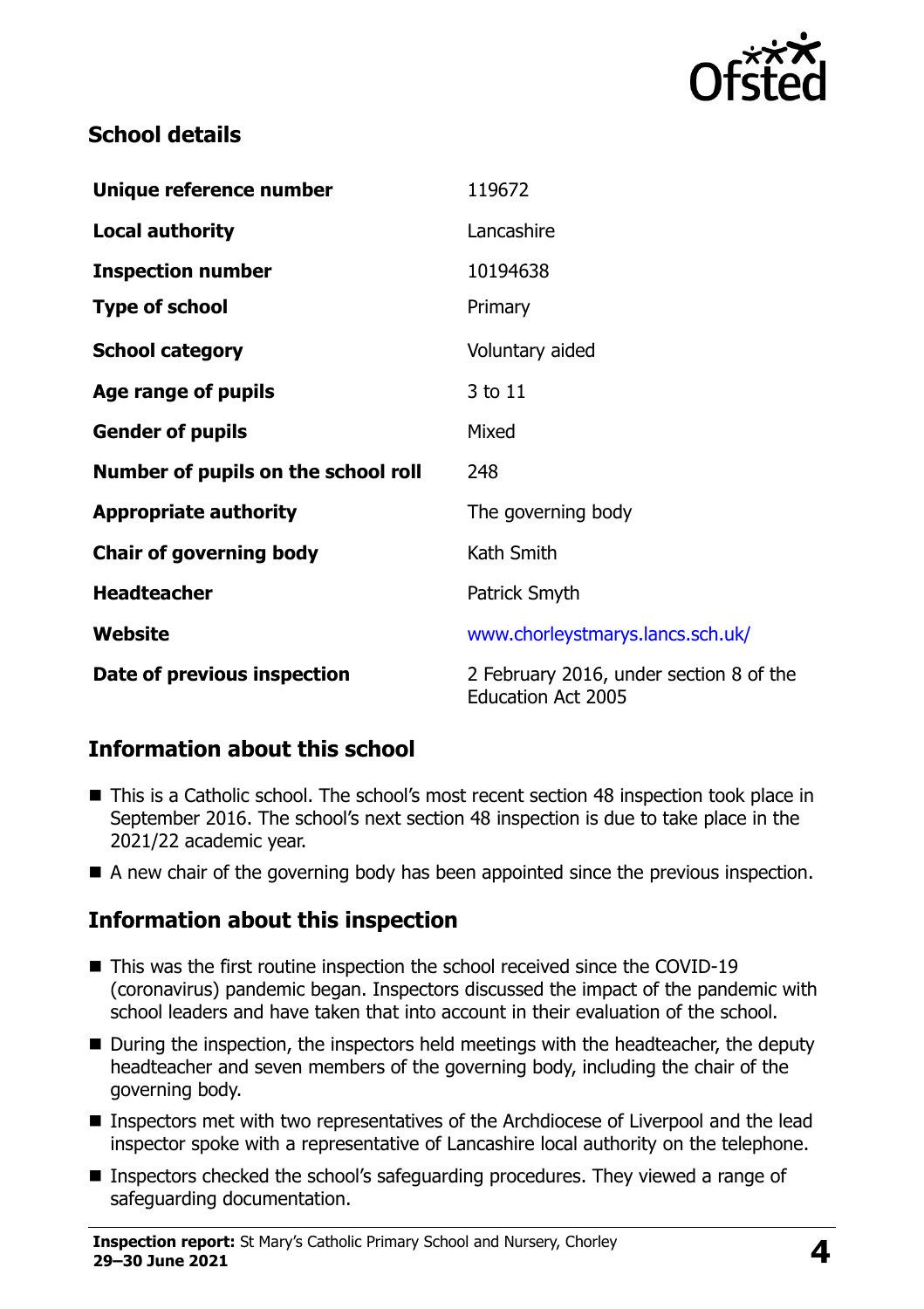

- Inspectors spoke with staff about their workload and well-being. They also spoke with parents and carers to gather their views about the school. Inspectors considered the 57 responses to Parent View, Ofsted's online questionnaire, including 44 free-text comments. Inspectors considered the 18 responses to Ofsted's staff survey and the 101 responses to Ofsted's pupil survey.
- **Inspectors carried out deep dives in reading, geography and mathematics. Through** this work, inspectors met with subject leaders, visited lessons and spoke with teachers. Inspectors viewed examples of pupils' work and spoke with them about their learning. Inspectors also spoke with the curriculum leaders for art, design and technology, and science.
- **Inspectors observed pupils' behaviour in lessons and at playtimes. As well as this, they** spoke to a range of pupils about reading. Inspectors also observed pupils reading to a trusted adult.

#### **Inspection team**

John Donald, lead inspector Her Majesty's Inspector

Neil Dixon **Neil Dixon** Ofsted Inspector